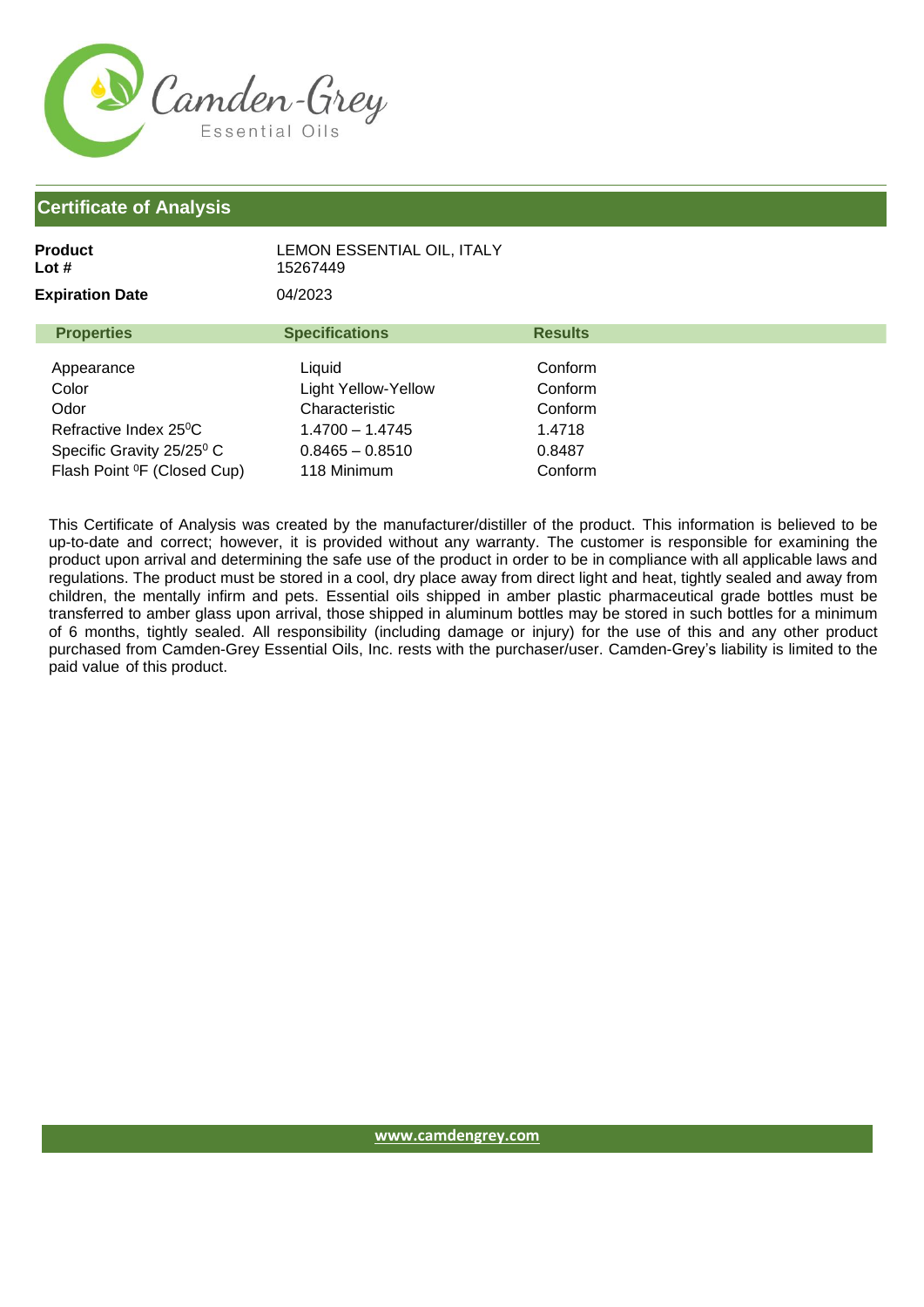

| Product    | LEMON ESSENTIAL OIL. ITALY |
|------------|----------------------------|
| Lot #      | 2106103                    |
| Shelf Life | 1 vear                     |
|            |                            |

| <b>Properties</b>                    | <b>Specifications</b> | <b>Results</b> |  |
|--------------------------------------|-----------------------|----------------|--|
| Appearance                           | Liauid                | Conform        |  |
| Specific Gravity @ 20 <sup>o</sup> C |                       | 0.856          |  |
| Refractive Index @ 20°C              |                       | 1471           |  |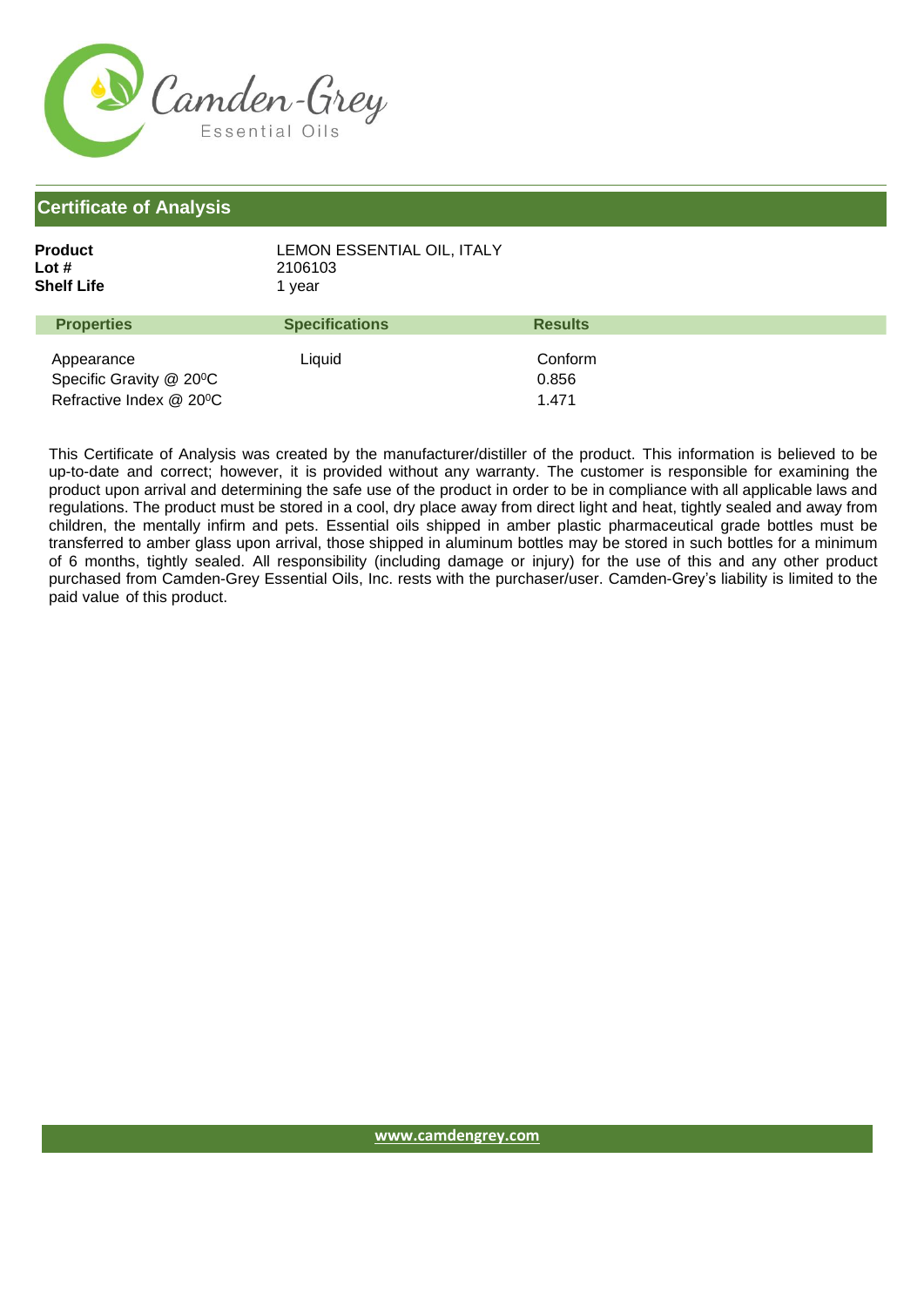

| Product<br>Lot #<br>Shelf Life | LEMON ESSENTIAL OIL, ITALY<br>2003031<br>1 vear |                |
|--------------------------------|-------------------------------------------------|----------------|
| <b>Properties</b>              | <b>Specifications</b>                           | <b>Results</b> |

| $\cdots$                               | ------------ | .       |
|----------------------------------------|--------------|---------|
|                                        |              |         |
| Appearance                             | Liauid       | Conform |
| Specific Gravity @ 20 <sup>o</sup> C   |              | 0.855   |
| Refractive Index $@$ 20 <sup>o</sup> C |              | 1.473   |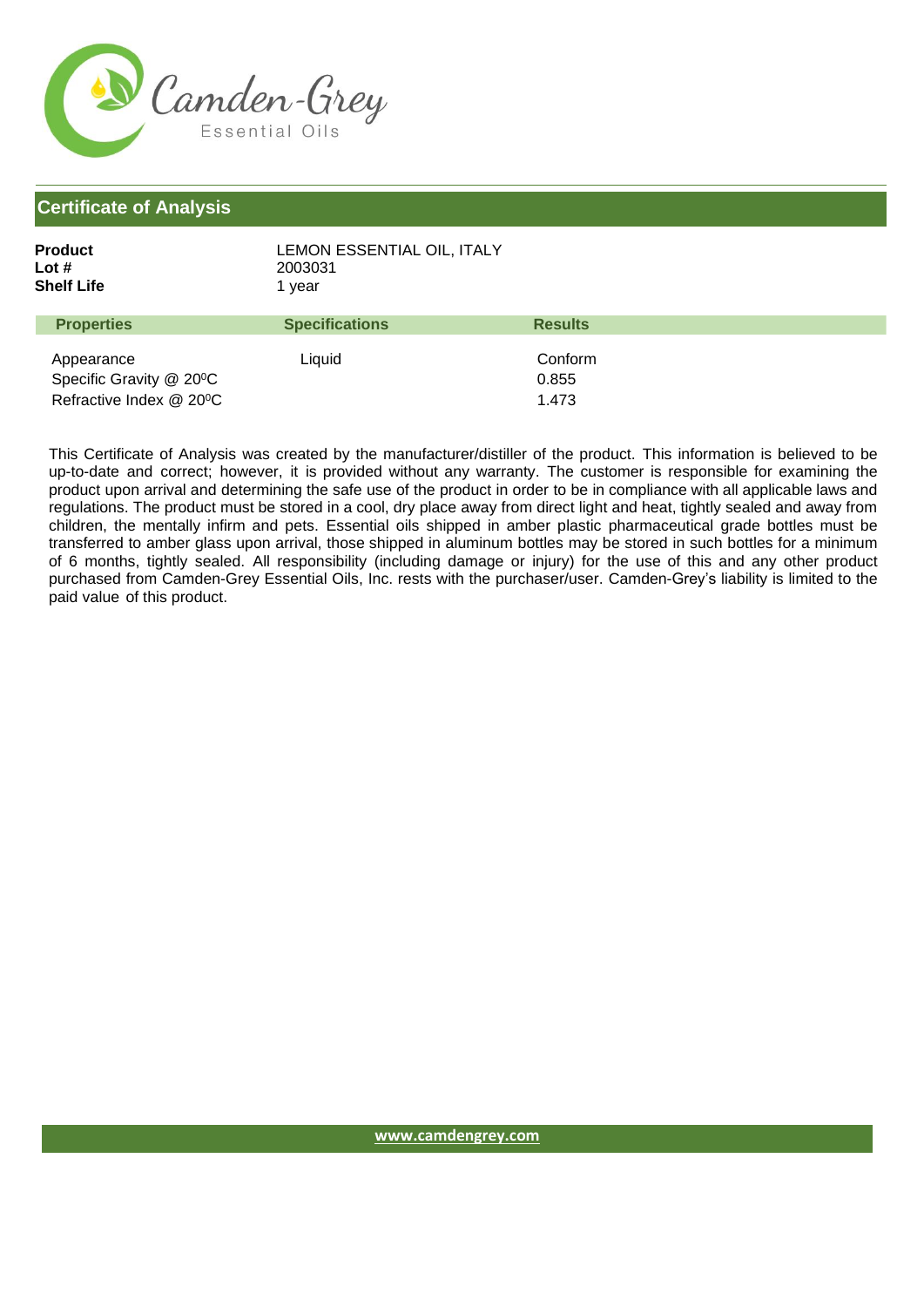

| Product           | LEMON ESSENTIAL OIL, ITALY |                |
|-------------------|----------------------------|----------------|
| Lot #             | B-80622                    |                |
| Shelf Life        | 1 vear                     |                |
| <b>Properties</b> | <b>Specifications</b>      | <b>Results</b> |

| Appearance                  | Yellow liquid                     | Conform              |  |
|-----------------------------|-----------------------------------|----------------------|--|
| Analysis by GC              |                                   | Conforms to standard |  |
| <b>Odor Description</b>     | Characteristic odor of lemon peel | Conform              |  |
| Optical Rotation 25 DEG C   |                                   | 62.9200              |  |
| Refractive Index @ 20 DEG C |                                   | 1.4744               |  |
| Specific Gravity @ 25 DEG C |                                   | 0.8497               |  |
|                             |                                   |                      |  |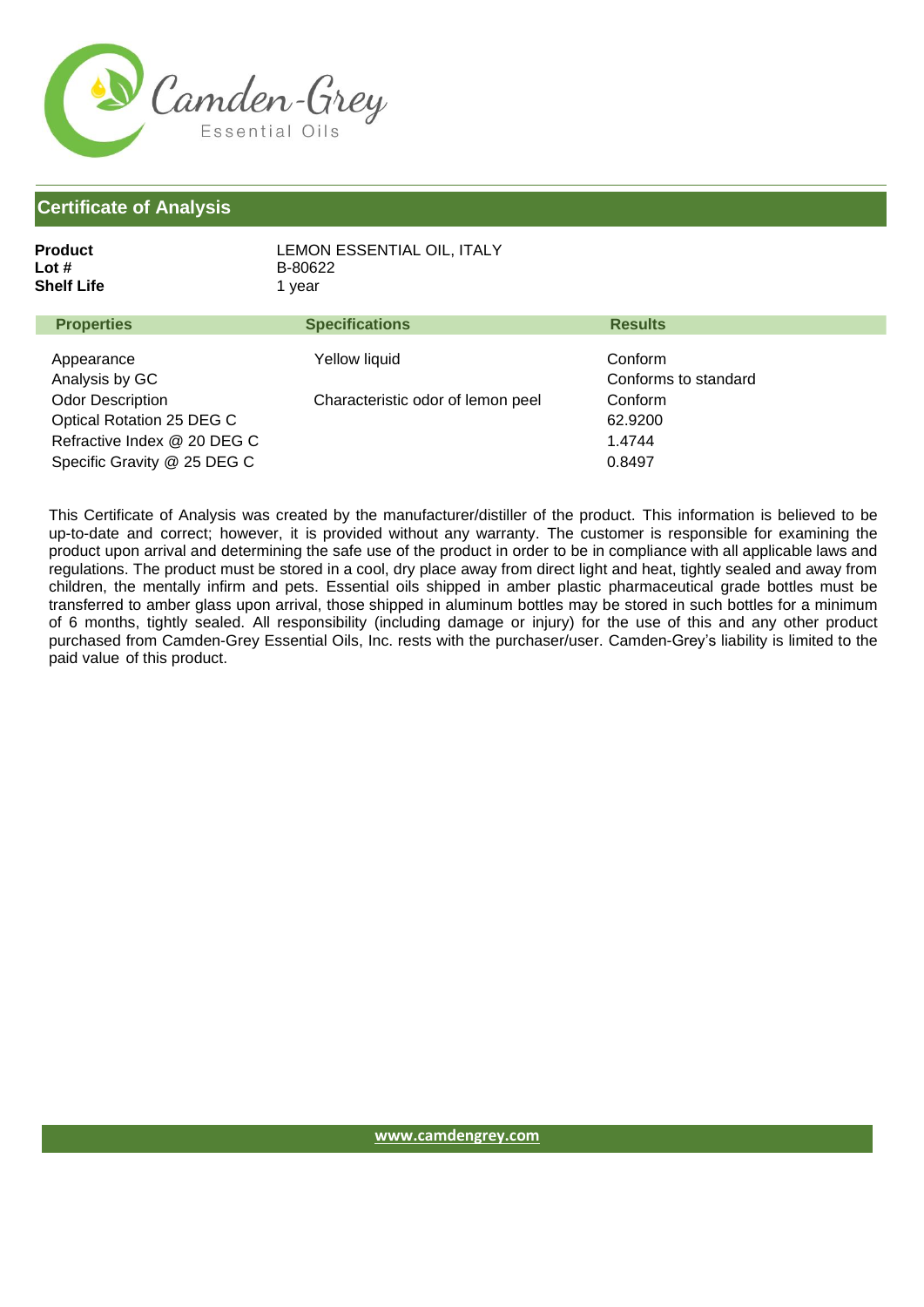

| LEMON ESSENTIAL OIL, ITALY<br>12744736<br>1 vear |                |
|--------------------------------------------------|----------------|
| <b>Specifications</b>                            | <b>Results</b> |
|                                                  |                |

| $1.1$ upcitica                          | <b>UNCULIVALIUIS</b>         | постояны             |
|-----------------------------------------|------------------------------|----------------------|
| Appearance                              | Liquid                       | Conforms             |
| Odor                                    | Characteristic               | Conforms to Standard |
| Color                                   | Clear Pale Yellow - Greenish | Conforms             |
| Refractive Index 20 <sup>°</sup> C      | 1.4700 to 1.4760             | 1.4741               |
| Specific Gravity 20/20 <sup>°</sup> C   | 0.8400 to 0.8580             | 0.8522               |
| Flash Point <sup>o</sup> F (Closed Cup) | 135 Minimum                  | Conforms             |
|                                         |                              |                      |